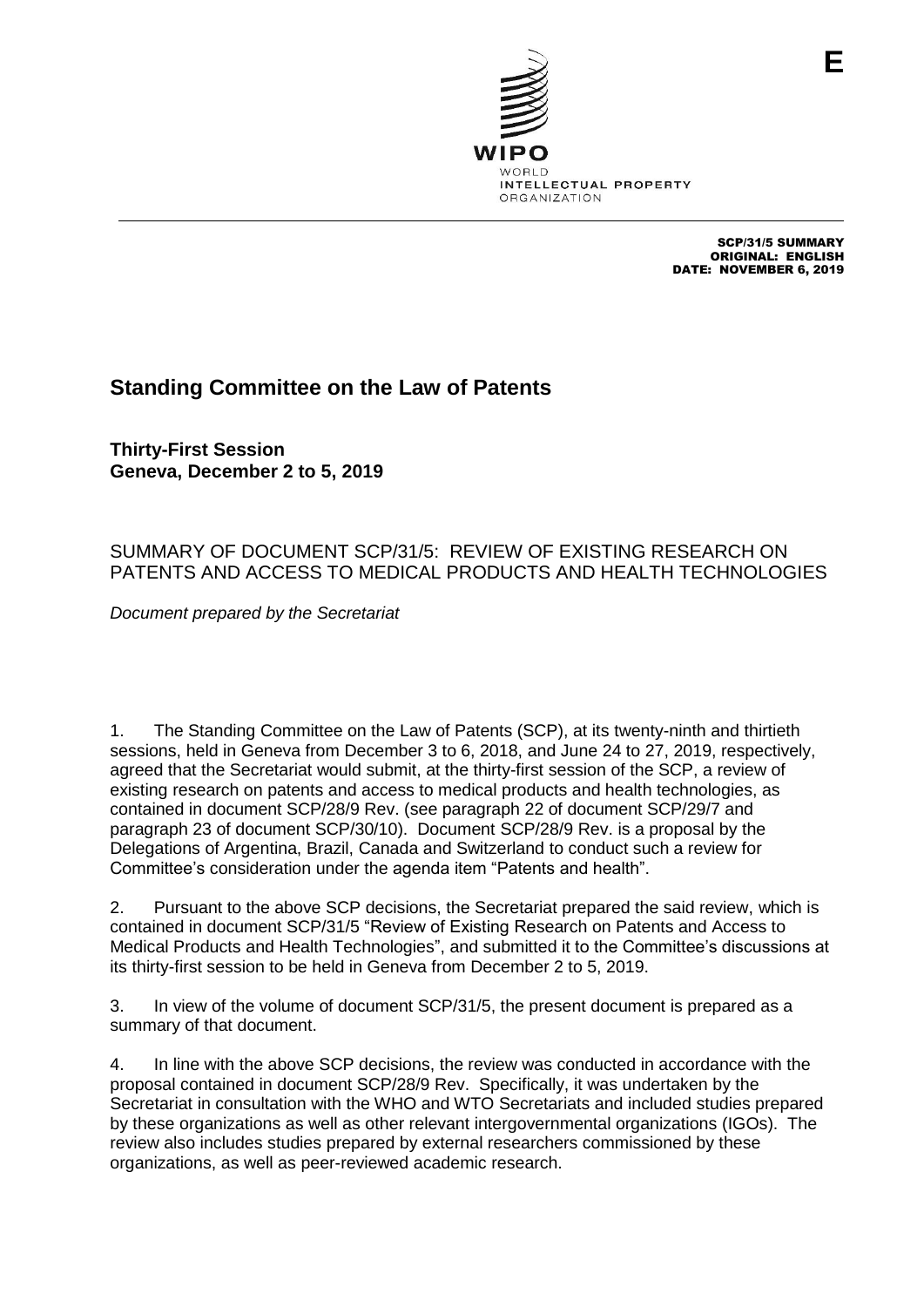5. As mandated by the Committee, in conducting the said review, the Secretariat primarily searched studies on the following topics:

 The relationship between patents and other related issues and the affordability and availability of medical products and health technologies;<sup>1</sup>

 The role of the patent system, including patent quality mechanisms, in incentivizing and promoting the development of new medicines and health technologies to address the global disease burden, facilitating access to medical products and health technologies, and ensuring the supply of quality products;

 The role of the intellectual property system in fostering knowledge spillovers and technology transfer in the medical products and health technologies sector;

 The role of compulsory and voluntary licensing mechanisms and patent pools in facilitating the affordability and availability of medical products and health technologies; and

 The availability of essential medicines in countries where those medicines are not under patent, taking into consideration the variety of other factors both on the supply and demand side that affect availability and affordability.

6. The review covered work produced over the time period of 2005 to 2018. Each study was summarized to provide, in about half a page, factual synopsis of the analysis, key conclusions and recommendations of the author(s) of the study. The list of studies included in the review is presented in the Annex to this document.

7. With regard to the works produced by the IGOs, in addition to the works of WIPO, WHO, WTO, and the works of external researchers commissioned by these organizations, the search was conducted on publications made by, *inter alia*, European Union, UNCTAD, UNAIDS, OECD, UNDP, ICTSD and South Centre.

8. The search of academic literature was conducted on more than 80 peer-reviewed journals, taking into account the relevance of their fields to the mandated topics. The readers should be mindful of the fact that while all identified peer-reviewed academic studies on the above topics have been included in this review, no quality assessment of their contents has been made by the Secretariat. Additionally, as mandated by the SCP, the review does not include working documents, drafts, blogs, commentaries and opinion pieces, etc. which are not considered to be peer-reviewed academic research.

9. Different number of studies have been identified in relation to each of the mandated topics above. Most of the economic and legal literature identified was relevant to the following topics: (i) the role of the patent system in incentivizing and promoting the development of new medicines and health technologies to address the global disease burden; (ii) the role of the patent system in fostering knowledge spillovers and technology transfer in the medical products and health technologies sector; (iii) the relationship between patents and the affordability and

 $\mathbf{1}$ 

<sup>1</sup> For the purposes of this review, "medical products and health technologies" refers to medicines, vaccines, diagnostics and medical devices.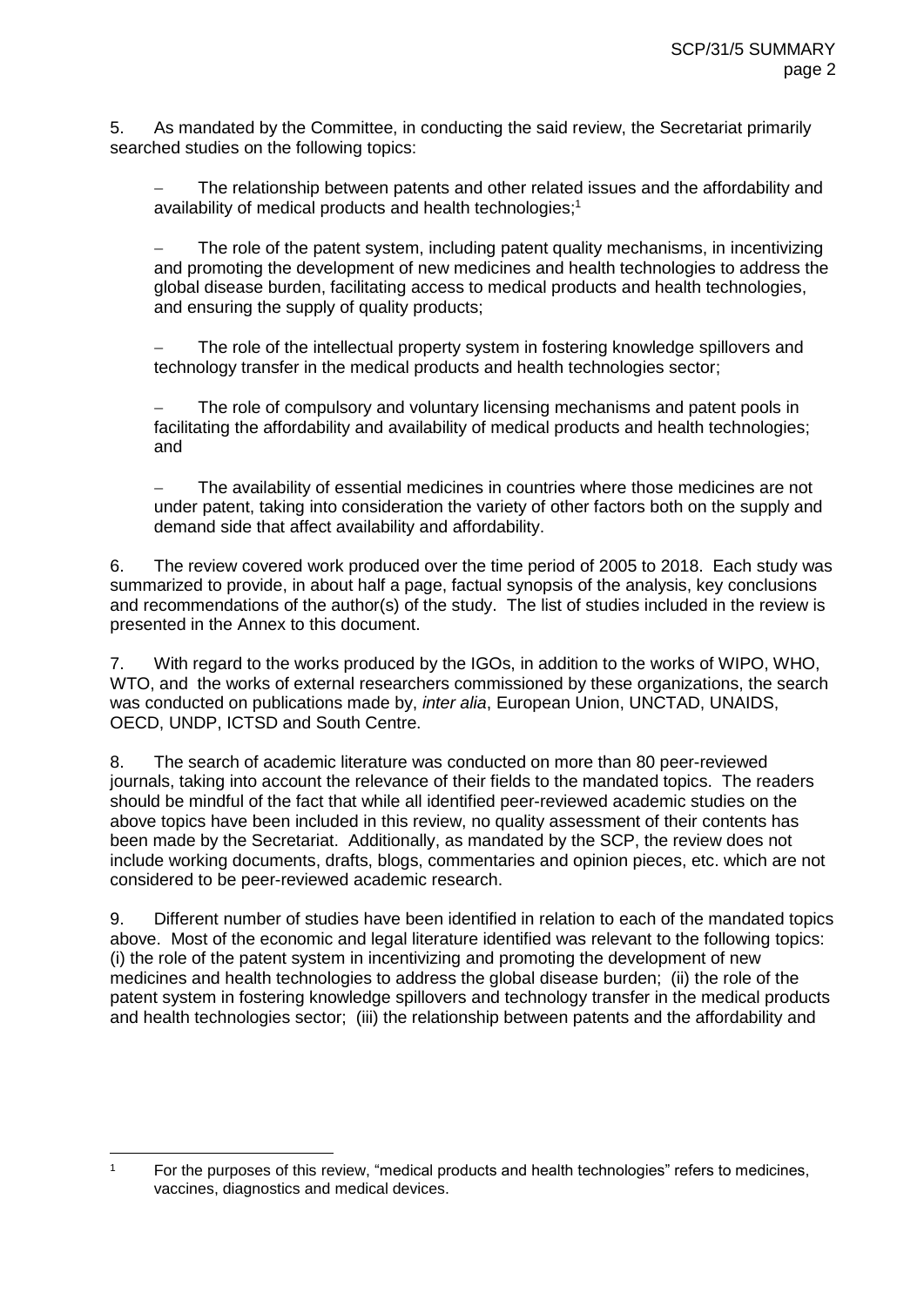availability of medical products and health technologies; and (iv) the role of compulsory licensing mechanisms in facilitating the affordability and availability of medical products and health technologies. Less amount of literature has been found in relation to the topic of the availability of essential medicines in countries where those medicines are not under patent, taking into consideration the variety of other factors both on the supply and demand sides that affect availability and affordability. This reflects a lack of published research on that topic in economics, legal or other fields alike.

[Annex follows]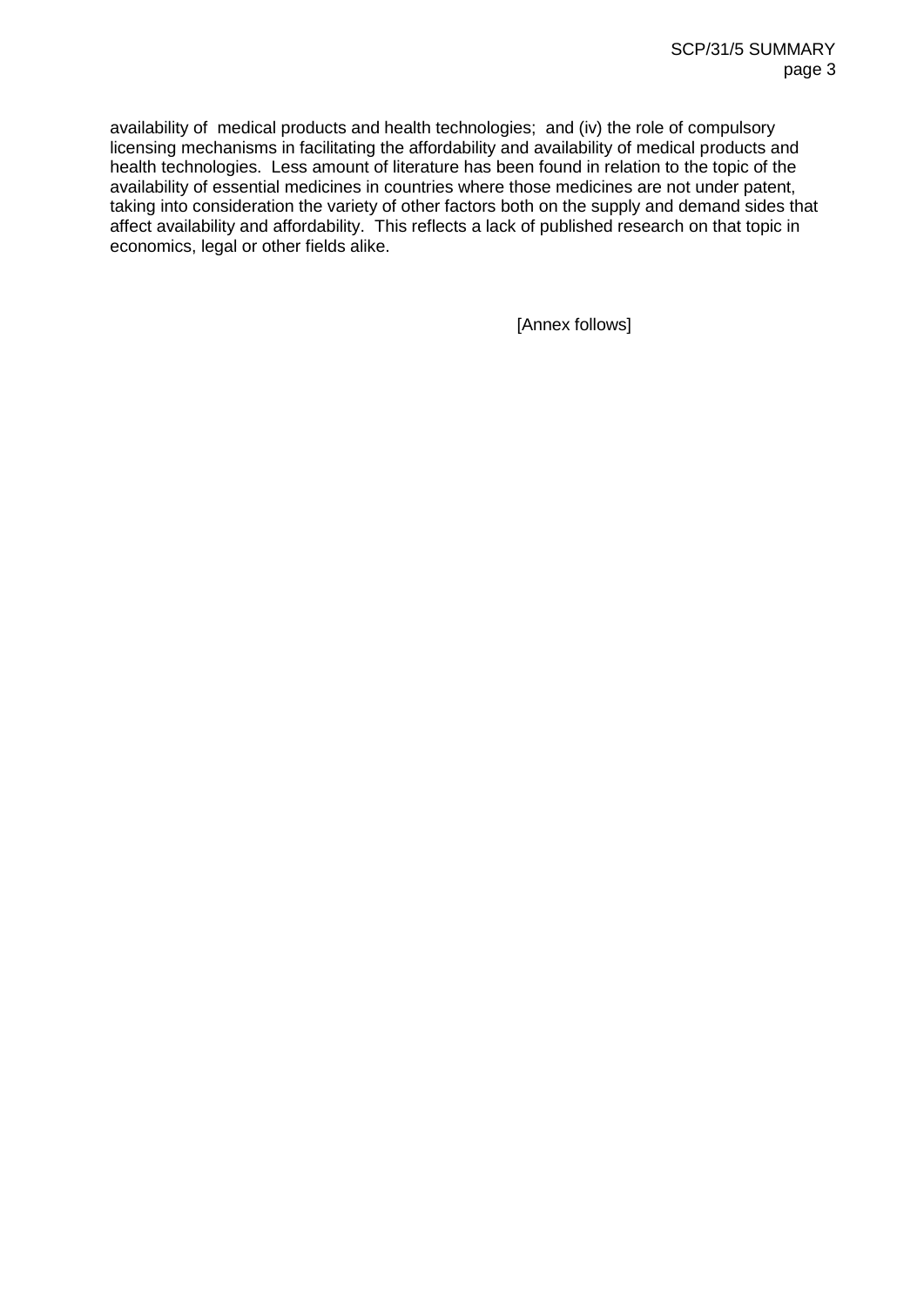## List of studies included in the review of existing research on patents and access to medical products and health technologies:

1. Word Intellectual Property Organization (2015), Chapter 2: Historical Breakthrough Innovations - Antibiotics, World Intellectual Property Report, WIPO, Chapter 2.

2. Life Sciences Program, WIPO (2007), Patent Issues Related to Influenza Viruses and Their Genes: An overview. Working Paper Commissioned by World Health Organization. Available at: https://www.wipo.int/export/sites/www/policy/en/global\_health/pdf/influenza.pdf.

3. World Health Organization (2011), Increasing Access to Diagnostics Through Technology Transfer and Local Production. Available at:

https://www.who.int/phi/publications/Increasing\_Access\_to\_Diagnostics\_Through\_Technology\_ Transfer.pdf.

4. World Health Organization (2014), Access to Affordable Medicines for HIV/AIDS and Hepatitis: The Intellectual Property Rights Context. World Health Organization, Regional Office for South-East Asia (SEA-TRH-16). Available at: https://apps.who.int/iris/bitstream/handle/10665/204741/B5144.pdf?sequence=1&isAllowed=y.

5. World Health Organization (2005), Access to Medicines and Vaccines: Implication of Intellectual Property Protection and Trade Agreements. World Health Organization, Regional Office for South-East Asia (SEA/HMM/Meet.23/5). Available at: https://apps.who.int/iris/bitstream/handle/10665/127615/WP%205%20-%20Access%20to%20M edicines%20and%20Vaccines.pdf?sequence=1.

6. World Health Organization (2017), Country Experiences in Using TRIPS Safeguards: Part I. World Health Organization, Regional Office for South-East Asia (UHC Technical Brief). Available at: https://apps.who.int/iris/bitstream/handle/10665/272977/Country-experiences-TRIPS-Part1.pdf?sequence=1&isAllowed=y.

7. World Health Organization (2017), Country Experiences in Using TRIPS Safeguards: Part II. World Health Organization, Regional Office for South-East Asia (UHC Technical Brief). Available at: https://apps.who.int/iris/bitstream/handle/10665/272978/Country-experiences-TRIPS-Part2.pdf?sequence=1&isAllowed=y.

8. World Health Organization (2005), WHO Drug Information, Vol. 19, No. 3. World Health Organization. Available at: https://apps.who.int/medicinedocs/pdf/s7918e/s7918e.pdf.

9. World Health Organization (2010), Intellectual Property and Access to Medicines: Papers and Perspectives. World Health Organization, Regional Office for South-East Asia (SEA-TRH-010). Available at: http://apps.who.int/medicinedocs/documents/s17521en/s17521en.pdf.

10. World Health Organization (2009), International Trade and Health: A Reference Guide. World Health Organization, Regional Office for South-East Asia (ISBN 978-92-9022-336-8). Available at: http://apps.who.int/medicinedocs/documents/s19126en/s19126en.pdf.

11. World Health Organization (2018), Progress Report on Access to Hepatitis C Treatment Focus on Overcoming Barriers in Low- and Middle-Income Countries. World Health Organization, Geneva (WHO/CDS/HIV/18.4). Available at: http://apps.who.int/medicinedocs/documents/s23381en/s23381en.pdf.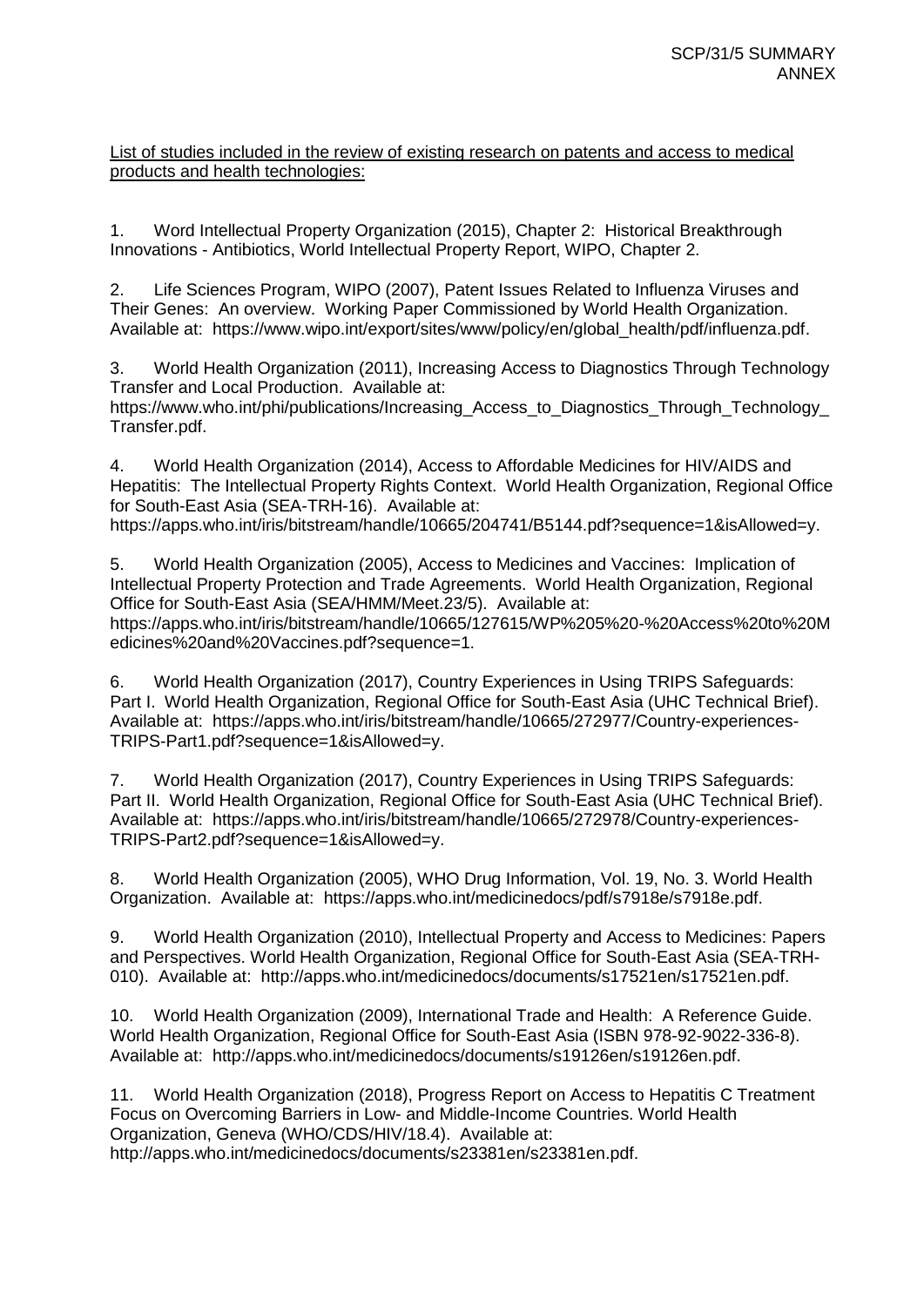12. World Health Organization (2017), Public Health Protection in Patent Laws: Selected Provisions, World Health Organization, Regional Office for South-East Asia (UHC Technical Brief). Available at: https://apps.who.int/iris/bitstream/handle/10665/272976/Public-healthprotection.pdf?sequence=1&isAllowed=y.

13. World Health Organization (2006), TRIPS, Intellectual Property Rights and Access to Medicines, World Health Organization, Regional Office for South-East Asia (Briefing Note). Available at: http://apps.who.int/medicinedocs/documents/s21415en/s21415en.pdf.

14. World Health Organization and Health Action International (2008), Measuring Medicine Prices, Availability, Affordability and Price Components (2nd edition), World Health Organization (WHO/PSM/PAR/2008.3). Available at:

https://apps.who.int/iris/bitstream/handle/10665/70013/WHO\_PSM\_PAR\_2008.3\_eng.pdf?sequ ence=1.

15. World Health Organization, World Intellectual Property Organization and World Trade Organization (2012), Promoting Access to Medical Technologies and Innovation: Intersections between Public Health, Intellectual Property and Trade. World Health Organization, Geneva (WHO ISBN 978-92-415-0487-4). Available at:

http://apps.who.int/iris/bitstream/handle/10665/78069/9789241504874\_eng;jsessionid=6AE6CC CD0F34B919C2AFD9DEA4990185?sequence=1.

16. International Center for Trade and Sustainable Development and World Health Organization (2011), Pharmaceutical Production and Related Technology Transfer. World Health Organization, Geneva (ISBN 978 92 4 150235 1).

17. Commission on Intellectual Property Rights, Innovation and Public Health (2006), Public Health, Innovation and Intellectual Property Rights. World Health Organization, Geneva (ISBN 92 4 156323 0). Available at:

http://apps.who.int/medicinedocs/documents/s14146e/s14146e.pdf.

18. United Nations Programme on HIV/AIDS, World Health Organization and United Nations Development Programme (2011), Using TRIPS flexibilities to Improve Access to HIV Treatment. UNAIDS, WHO and UNDP (Policy Brief). Available at: http://apps.who.int/medicinedocs/documents/s18392en/s18392en.pdf.

19. Abbas M. Z. and Riaz S. (2013), Flexibilities under TRIPS: Implementation Gaps between Theory and Practice, *Nordic Journal of Commercial Law*, No. 1, pp. 1-25.

20. Abbott F. M. (2011), Comparative Study of Selected Government Policies for Promoting Transfer of Technology and Competitiveness in the Colombian Pharmaceutical Sector. United States Agency for International Development – Programa MIDAS, 2007. Available at: https://www.researchgate.net/publication/228247080\_Comparative\_Study\_of\_Selected\_Govern ment\_Policies\_for\_Promoting\_Transfer\_of\_Technology\_and\_Competitiveness\_in\_the\_Colombi an Pharmaceutical\_Sector.

21. Adusei P. (2011), Exploiting Patent Regulatory "Flexibilities" to Promote Access to Antiretroviral Medicines in Sub-Saharan Africa, *The Journal of World Intellectual Property*, Vol. 14, No. 1, pp. 1-20.

22. Amin Tahir and Aaron S. Kesselheim (2012), Secondary Patenting of Branded Pharmaceuticals: A Case Study of How Patents on Two HIV Drugs could Be Extended for Decades, *Health Affairs*, Vol. 31, No. 10, pp. 2286-2294.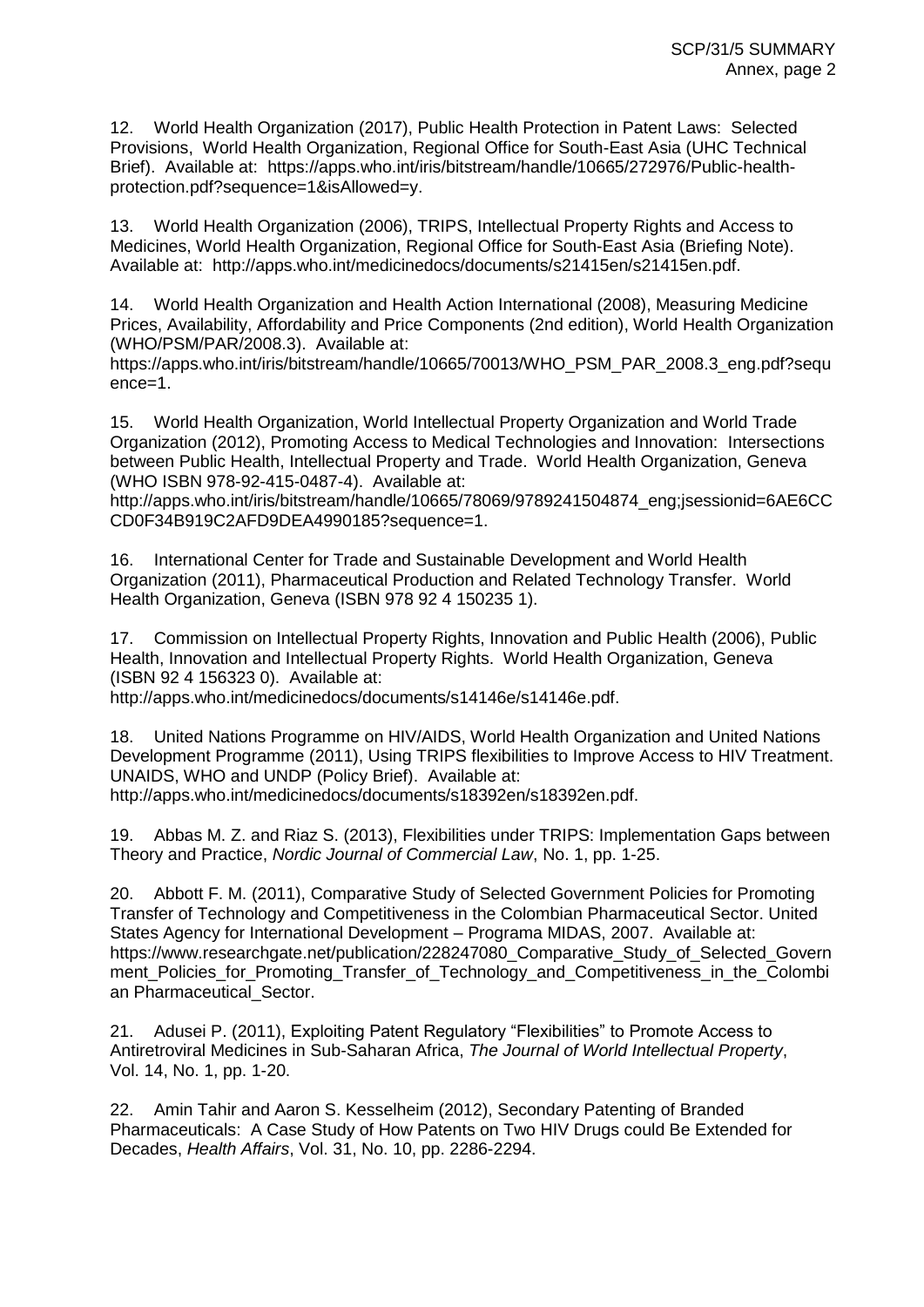23. Andrew Jenner, Niresh Bhagwandin, Stanley Kowalski (2017), Antimicrobial Resistance (AMR) and Multidrug Resistance (MDR): Overview of Current Approaches, Consortia and Intellectual Property Issues, Global Challenges Report, WIPO. Available at: https://www.wipo.int/edocs/pubdocs/en/wipo\_pub\_gc\_15.pdf.

24. Athreye Suma, Dinar Kale, Shyama V. Ramani (2009), Experimentation with Strategy and the Evolution of Dynamic Capability in the Indian Pharmaceutical Sector, *Industrial and Corporate Change*, Vol. 18, No. 4, pp. 729-759.

25. Baker B.K. (2018), A Sliver of Hope: Analyzing Voluntary Licenses to Accelerate Affordable Access to Medicines, *Northeastern University Law Review.* Vol. 10, No. 2, pp. 91-780.

26. Bazargani Y. T., Ewen M., De Boer A., Leufkens H. G. M. and Mantel-Teeuwisse A. K. (2014), Essential Medicines are More Available than Other Medicines Around the Globe, *PLOS One*. Vol. 9, No. 2, e87576, pp. 1-7.

27. Beall R. and Kuhn R. (2012), Trends in Compulsory Licensing of Pharmaceuticals Since the Doha Declaration: A Database Analysis. *PLOS Medicine.* Vol. 9, No. 1, e1001154, pp. 1-9.

28. Beall RF & A Attaran (2016), Patent-based analysis of the World Health Organization's 2013 Model List of Essential Medicines. Global Challenges Report, WIPO. Available at: https://www.wipo.int/edocs/mdocs/mdocs/en/wipo\_gc\_ip\_ge\_16/wipo\_gc\_ip\_ge\_16\_www\_3344 37.pdf.

29. Berndt Ernst R. and Iain M. Cockburn (2014), The Hidden Cost Of Low Prices: Limited Access to New Drugs in India, *Health Affairs*, Vol. 33, No. 9, pp. 1567-1575.

30. Berndt Ernst R., Nathan Blalock, and Iain M. Cockburn (2011), Diffusion of New Drugs in the Post-TRIPS Era, *International Journal of the Economics of Business*, Vol. 18, No. 2, pp. 203–224.

31. Bhaduri Saradindu and Thomas Brenner (2013), Examining the Determinants of Drug Launch Delay in pre-TRIPS India, *The European Journal of Health Economics*, Vol. 14, No. 5, pp. 761-773.

32. Branstetter Lee, Chirantan Chatterjee and Matthew J. Higgins (2016), Regulation and Welfare: Evidence from Paragraph IV Generic Entry in the Pharmaceutical Industry, *The RAND Journal of Economics*, Vol. 47, No. 4, pp. 857-890.

33. Cameron A., Ewen M., Ross-Degnan D., Ball D. and Laing R. (2008), Medicine Prices, Availability, and Affordability in 36 Developing and Middle-Income Countries: A Secondary Analysis, *The Lancet*. Vol. 373, No. 9659. DOI:10.1016/S0140-6736(08)61762-6, pp. 240-249.

34. Chadha Alka (2009) Product Cycles, Innovation, and Exports: A Study of Indian Pharmaceuticals, *World Development*, Vol. 37, No. 9, pp. 1478-1483.

35. Chaudhuri Shubham, Pinelopi K. Goldberg and Panle Jia (2006), Estimating the Effects of Global Patent Protection in Pharmaceuticals: A Case Study of Quinolones in India, *The American Economic Review*, Vol. 96, No. 5, pp. 1477-1514.

36. Ching Andrew T. (2010), A dynamic Oligopoly Structural Model for the Prescription Drug Market after Patent Expiration, *International Economic Review*, Vol. 51, No. 4, pp. 1175-1207.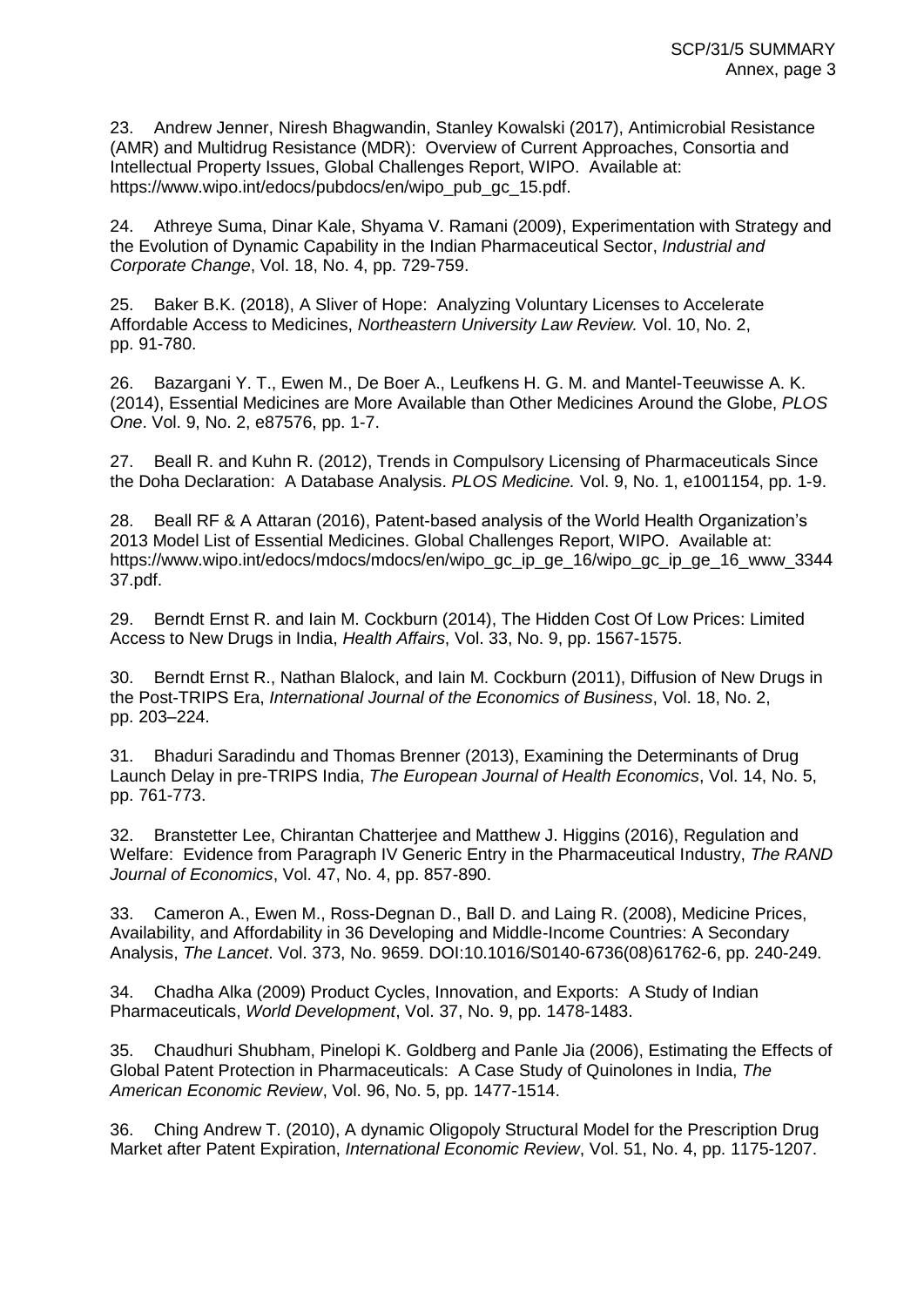37. Cockburn Iain M., Jean O. Lanjouw and Mark Schankerman (2016), Patents and the Global Diffusion of New Drugs, *The American Economic Review*, Vol. 106, No. 1, pp. 136-164.

38. Cohen-Kohler J. C., Forman L. and Lipkus N. (2008), Addressing Legal and Political Barriers to Global Pharmaceutical Access: Options for Remedying the Impact of the Agreement on Trade-Related Aspects of Intellectual Property Rights (TRIPS) and the Imposition of TRIPS-plus Standards, *Health Economics Policy and Law.* Vol. 3, No. 3, pp. 229-256.

39. Correa. C. M. (2009), Guide for the Application and Granting of Compulsory Licenses and Authorization of Government Use of Pharmaceutical Patents, World Health Organization, Geneva (WHO/PHI/2009.1). Available at: http://apps.who.int/medicinedocs/documents/s19902en/s19902en.pdf.

40. Danzon Patricia, Andrew Mulcahy, and Adrian Towse (2015), Pharmaceutical Pricing in Emerging Markets: Effects of Income, Competition, and Procurement, *Health Economics*, Vol. 24, pp. 238-252.

41. Dhar Biswajit and K.M. Gopakumar (2006), Post-2005 TRIPS Scenario in Patent Protection in the Pharmaceutical Sector: The Case of the Generic Pharmaceutical Industry in India, UNCTAD/ICTSD.

42. Duggan Mark, Craig Garthwaite and Aparajita Goyal (2016), The Market Impacts of Pharmaceutical Product Patents in Developing Countries: Evidence from India, *The American Economic Review*, Vol. 106, No. 1, pp. 99-135.

43. Ellison Glenn and Sara Fisher Ellison (2011), Strategic Entry Deterrence and the Behavior of Pharmaceutical Incumbents Prior to Patent Expiration, *American Economic Journal: Microeconomics*, Vol. 3, No. 1, pp. 1-36.

44. Eric Bond and Kamal Saggi (2014), Compulsory Licensing, Price Controls, and Access to Patented Foreign Products, *Journal of Development Economics*, Volume 109, pp. 217-228.

45. European Commission (2009) Pharmaceutical Sector Inquiry – Final Report. Available at: https://ec.europa.eu/competition/sectors/pharmaceuticals/inquiry/.

46. Flynn S., Hollis A. and Palmedo M. (2009), An Economic Justification for Open Access to Essential Medicines in Developing Countries, *Journal of Law, Medicine and Ethics.* Vol. 37, No. 2, pp. 184-208.

47. Galasso Alberto and Mark Schankerman (2015), Patents and Cumulative Innovation: Causal Evidence from the Courts, *Quarterly Journal of Economics*, Vol. 130, No. 1, pp. 317-369.

48. Gamba Simona (2017), The Effect of Intellectual Property Rights on Domestic Innovation in the Pharmaceutical Sector, *World Development*, Vol. 99, pp. 15-27.

49. Gilchrist Duncan S. (2016), Patents as a Spur to Subsequent Innovation? Evidence from Pharmaceuticals, *American Economic Journal: Applied Economics*, Vol. 8, No. 4, pp. 189-221.

50. Goldberg Pinelopi K. (2010), Intellectual Property Rights Protection in Developing Countries: The Case of Pharmaceuticals, *Journal of the European Economic Association*, Vol. 8, No. 2-3, pp. 326-353.

51. Grabowksi Henry, Carlos Brain, Anna Taub, and Rahul Guha (2017), Pharmaceutical Patent Challenges: Company Strategies and Litigation Outcomes, *American Journal of Health*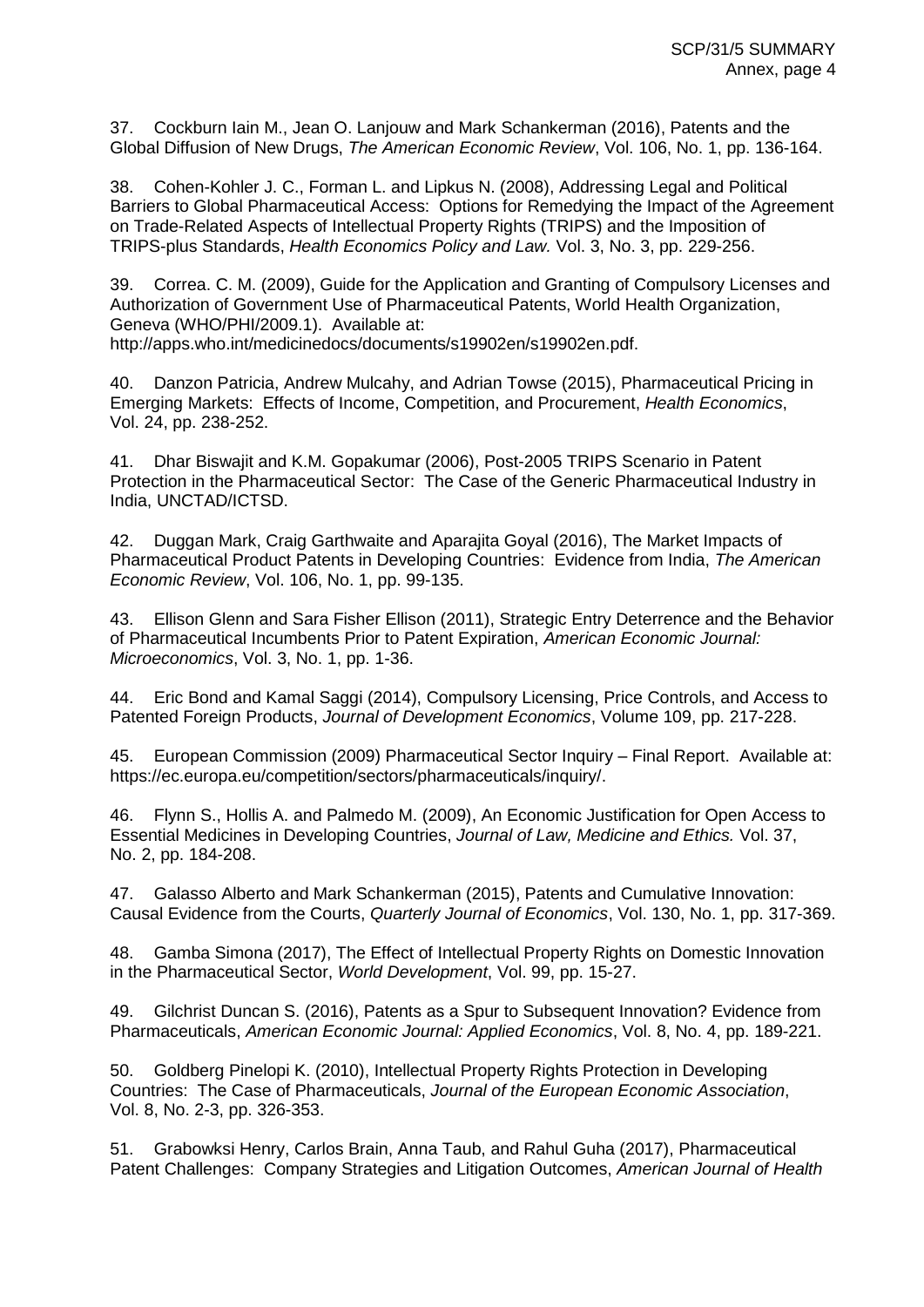*Economics*, Vol. 3, No. 1, pp. 33-59.

52. Guennif S. and Chaisse J. (2007), Present Stakes around Patent Political Economy: Legal and Economic Lessons from the Pharmaceutical Patent Rights in India, *Asian Journal of WTO and International Health Law and Policy.* Vol. 2, No. 1 pp. 65-98.

53. Hemphill C. Scott and Bhaven N. Sampat (2011), When Do Generics Challenge Drug Patents?, *Journal of Empirical Legal Studies*, Vol. 8, No. 4, pp. 613-649.

54. Hemphill C. Scott and Bhaven N. Sampat (2012), Evergreening, Patent Challenges, and Effective Market Life in Pharmaceuticals, *Journal of Health Economics*, Vol. 31, No. 2, pp. 327-339.

55. Ho C. W. L. and Leisinger K. M. (2013), Intellectual Property and Access to Essential Medicines: A Tenuous Link?, *Asian Bioethics Review.* Vol. 5, No. 4, pp. 376-382.

56. Horner R. (2014), The Impact of Patents on Innovation, Technology Transfer and Health: A Pre- and Post-TRIPS Analysis of India's Pharmaceutical Industry, *New Political Economy*, Vol, 19, No. 3, pp. 284-406.

57. Jack William and Jean O. Lanjouw (2005), Financing Pharmaceutical Innovation: How Much Should Poor Countries Contribute?, *The World Bank Economic Review*, Vol. 19, No. 1, pp. 45–67.

58. Janodia M. D., Sreedhar D., Ligade V. S. and Udupa N. (2008), Facets of Technology Transfer: A Perspective of Pharmaceutical Industry, *Journal of Intellectual Property Rights*, Vol. 13, pp. 28-34.

59. Kampf R. (2015), Special Compulsory Licenses for Export of Medicines: Key Features of WTO Members' Implementing Legislation. WTO, Geneva (ERSD-2015-07). Available at: https://www.wto.org/english/res\_e/reser\_e/ersd201507\_e.pdf.

60. Katz M. L., Mueller L. V., Polyakov M. and Weinstock S. F. (2006), Where Have All the Antibiotic Patents Gone?, *Nature Biotechnology*, Vol. 24, No. 12, pp. 1529-1531.

61. Krattiger A., Mahoney R.T., Chiluwal A. and Kowalski S.P. (2012), Patent Information, Freedom to Operate and "Global Access": A Case Study of Dengue Vaccines Under Development, Global Challenges Report, WIPO. Available at: https://www.wipo.int/edocs/pubdocs/en/wipo\_pub\_gc\_2.pdf.

62. Kuan E. S. (2009), Balancing Patents and Access to Medicines, *Singapore Academy of Law Journal*, Vol. 21, pp. 457-484.

63. Kyle Margaret K. and Anita M. McGahan (2012), Investments in Pharmaceuticals Before and After TRIPS, *The Review of Economics and Statistics*, Vol. 94, No. 4, pp. 1157-1172.

64. Lakdawalla Darius and Tomas Philipson (2012), Does Intellectual Property Restrict Output? An Analysis of Pharmaceutical Markets, *Journal of Law & Economics*, Vol. 55, No. 1, pp. 151-187.

65. Li Xuan (2008), The Impact of Higher Standards in Patent Protection for Pharmaceutical Industries under the TRIPS Agreement – A Comparative Study of China and India, *World Economy*, Vol. 31, No. 10, pp. 1367-1382.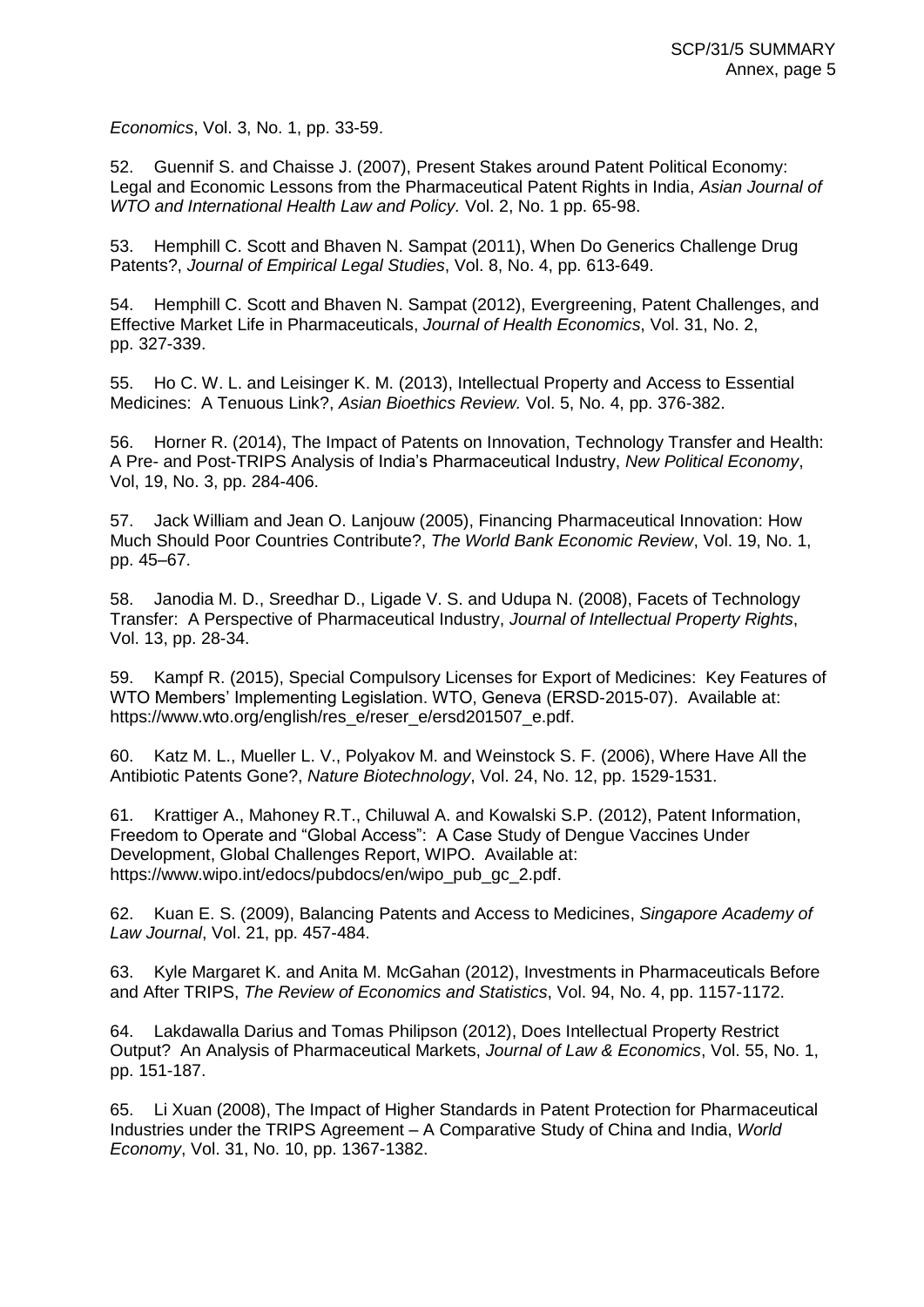66. Mackey T. K. and Liang B. A. (2012), Patent and Exclusivity Status of Essential Medicines for Non-Communicable Disease, *PLOS One.* Vol 7. No. 11, e51022, pp. 1-8.

67. Mazzoleni Roberto (2011) Before Bayh–Dole: Public Research Funding, Patents, and Pharmaceutical Innovation (1945–1965), *Industrial and Corporate Change*, Vol. 20, No. 3, pp. 721–749.

68. McKeith S. (2014), Pharmaceutical Patents in Developing Nations: Parallel Importation and the Doctrine of Exhaustion, *African Journal of Legal Studies.* Vol. 6, No. 2-3, pp. 287-314.

69. Mecurio B. (2007), Resolving the Public Health Crisis in the Developing World: Problems and Barriers of Access to Essential Medicines, *Northwestern Journal of International Human Rights*, Vol. 5, No. 1, pp. 1-40.

70. Moon S. (2008), Does TRIPS Art. 66.2 Encourage Technology Transfer to LDCs? An Analysis of the Country Submissions to TRIPS Council (1999-2007). UNCTAD – ICTSD Project on IPRs and Sustainable Development, Geneva. Available at: https://unctad.org/en/Docs/iprs\_pb20092\_en.pdf.

71. Nguyen A. T., Knight R., Mant A., Cao Q. M. and Auton M. (2009), Medicine Prices, Availability and Affordability in Vietnam, *Southern Med Review*, Vol. 2, No. 2, pp. 2-9.

72. Padmanabhan S., Amin T., Sampat B., Cook-Deegan R. and Chandrasekharan S. (2010), Intellectual Property, Technology Transfer and Manufacture of Low-Cost HPV Vaccines in India, *Nature Biotechnology.* Vol. 28, No. 7, pp. 671-678.

73. Panattoni Laura E. (2011), The effect of Paragraph IV Decisions and Generic Entry Before Patent Expiration on Brand Pharmaceutical Firms, *Journal of Health Economics*, Vol. 30, No. 1, pp. 126-145.

74. Perriëns J. and Habiyambere V. (2014), Access to Antiretroviral Drugs in Low- and Middle-Income Countries. World Health Organization, Geneva (ISBN 978 92 4 150754 7). Available at: http://apps.who.int/medicinedocs/documents/s21630en/s21630en.pdf.

75. Puasiri W. (2013), Improving Patent Quality through Pre-grant Opposition in Thailand. *Journal of International Commercial Law and Technology*, Vol. 8, No. 4, pp. 219-253.

76. Qian Yi (2007), Do National Patent Laws Stimulate Domestic Innovation in a Global Patenting Environment? A Cross-Country Analysis of Pharmaceutical Patent Protection, 1978-2002, *The Review of Economics and Statistics*, Vol. 89, No.3, pp.436-453.

77. Quinn R. (2013), Rethinking Antibiotic Research and Development: World War II and the Penicillin Collaborative, *American Journal of Public Health*, Vol. 103, No. 3, pp. 426-343.

78. Reed F Beall, Patents and the WHO Model List of Essential Medicines (18th Edition): Clarifying the Debate on IP and Access, Global Challenges Brief, WIPO. Available at: https://www.wipo.int/edocs/mdocs/mdocs/en/wipo\_gc\_ip\_ge\_16/wipo\_gc\_ip\_ge\_16\_brief.pdf.

79. Regan Tracy L. (2008), Generic Entry, Price Competition, and Market Segmentation in the Prescription Drug Market, *International Journal of Industrial Organization*, Vol. 26, No. 4, pp. 930-948.